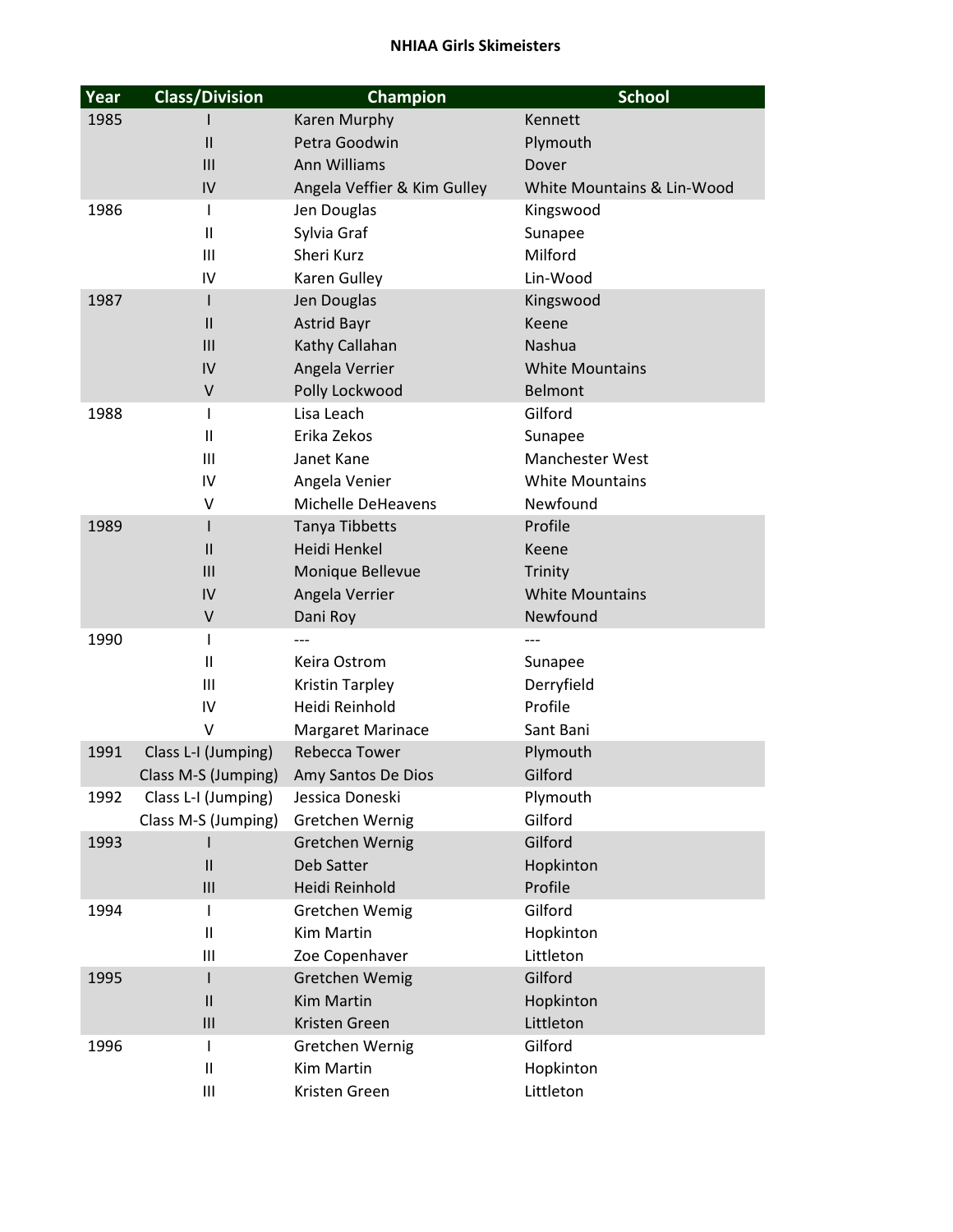| Year | <b>Class/Division</b> | Champion                            | <b>School</b>          |
|------|-----------------------|-------------------------------------|------------------------|
| 1997 |                       | Jessica Banks                       | Gilford                |
|      | $\mathsf{I}$          | <b>Kim Martin</b>                   | Hopkinton              |
|      | Ш                     | Kristen Green                       | Littleton              |
| 1998 | L                     | Jessica Banks                       | Gilford                |
|      | Ш                     | Heidi Mann                          | Merrimack              |
|      | Ш                     | Erin Olafsen                        | Inter-Lakes            |
| 1999 | L                     | Jessica Banks                       | Gilford                |
|      | $\mathbf{II}$         | Allyssa Thomas                      | Sunapee                |
|      | III                   | Erin Olafsen                        | Inter-Lakes            |
| 2000 | $\mathsf{I}$          | Kristen Kebler                      | Kennett                |
|      | Ш                     | Kristen Grenon                      | Hopkinton              |
|      | Ш                     |                                     |                        |
| 2001 |                       | Jen Warren                          | Lebanon                |
|      | $\mathsf{II}$         | Michelle Carey<br>Elizabeth Eichler | Hopkinton<br>Gorham    |
|      | III<br>IV             | <b>Christine Neiderberger</b>       | Souhegan               |
| 2002 | $\mathsf{I}$          | Nicole Veilleux                     | Kennett                |
|      | Ш                     | Michelle Carey                      | Hopkinton              |
|      | III                   | Aly Ginter                          | Gilford                |
|      | IV                    | <b>Melissa Morris</b>               | Manchester West        |
| 2003 | L                     |                                     |                        |
|      | $\mathbf{H}$          | Alex Norden                         | Kennett                |
|      | III                   | Alyson Ginter                       | Gilford                |
|      | IV                    | <b>Michelle Carey</b>               |                        |
| 2004 | L                     | Karrianne Guszny                    | Merrimack              |
|      | Ш                     | Alex Norden                         | Kennett                |
|      | Ш                     |                                     |                        |
|      | IV                    | Sarah Gilroy                        | Hopkinton              |
| 2005 |                       | Sarah Moore                         | <b>Manchester West</b> |
|      | $\mathsf{I}$          | Alex Norden                         | Kennett                |
|      | III                   | None                                |                        |
|      | IV                    | <b>Molly MaCleod</b>                | Profile                |
| 2006 | $\mathbf{I}$          | Jackie Tellier                      | Nashua South           |
|      | $\mathbf{H}$          | Amanda Tulip                        | Kennett                |
|      | Ш                     | Sara Ellen Godek                    | Gilford                |
|      | IV                    | Sarah Gilroy                        | Hopkinton              |
| 2007 | L                     | <b>Toria Koutras</b>                | Keene                  |
|      | $\mathbf{H}$          | Danielle Shannon                    | Kennett<br>Gilford     |
|      | III<br>IV             | Sara Ellen Godek                    | Hopkinton              |
| 2008 | L                     | Sarah Gilroy<br>-----               | -----                  |
|      | Ш                     | Hannah Luch                         | Kennett                |
|      | III                   |                                     |                        |
|      | IV                    | Mira Carey-Hatch                    | Sant Bani              |
|      |                       |                                     |                        |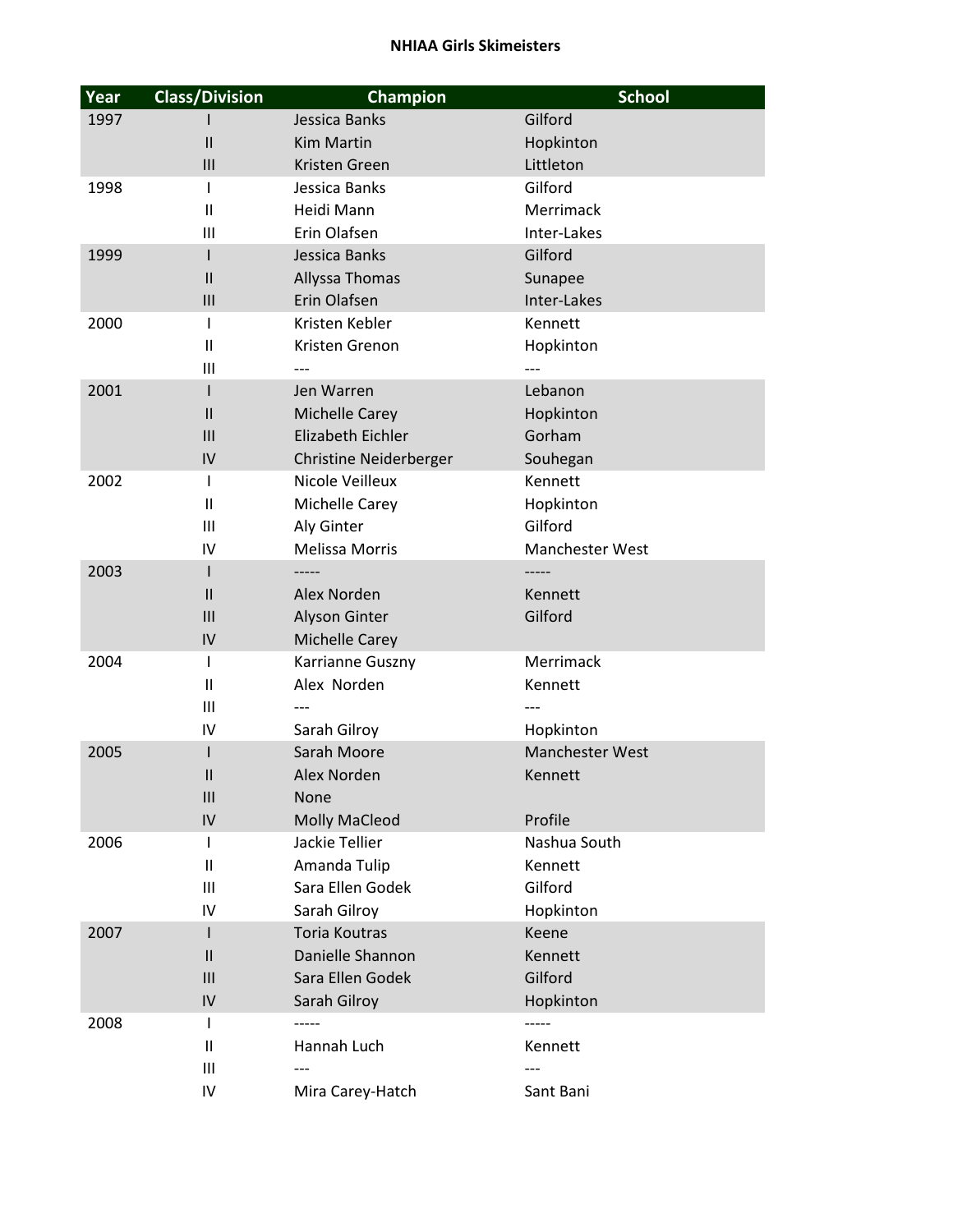| Year | <b>Class/Division</b>             | Champion                  | <b>School</b>  |
|------|-----------------------------------|---------------------------|----------------|
| 2009 |                                   | <b>Toria Koutras</b>      | Keene          |
|      | $\mathsf{II}$                     | <b>Cassidy CanDeursen</b> | Kennett        |
|      | III                               |                           |                |
|      | IV                                | Mira Carey-Hatch          | Sant Bani      |
| 2010 | $\mathsf{I}$                      | <b>Toria Koutras</b>      | Keene          |
|      | $\sf II$                          | Elsa Lindgren             | Con Val        |
|      | $\mathbf{III}$                    | Rachel Colbath            | Gilford        |
|      | IV                                | <b>Rachel Ross</b>        | Gorham         |
| 2011 | L                                 | -----                     | -----          |
|      | $\mathbf{II}$                     | Amber McPherson           | Kennett        |
|      | III                               | Rachel Colbath            | Gilford        |
|      | IV                                | <b>Rachel Ross</b>        | Gorham         |
| 2012 | L                                 | <b>Claire Koutras</b>     | Keene          |
|      | Ш                                 | Annie F'Elia              | Plymouth       |
|      | III                               | ---                       |                |
|      | IV                                | <b>Erica Seely</b>        | Profile        |
| 2013 | L                                 | Alicia Boje               | <b>Bedford</b> |
|      | $\ensuremath{\mathsf{II}}$<br>III | Risa Mosenthal            | Plymouth       |
|      | IV                                | <b>Erica Seely</b>        | Profile        |
| 2014 | $\mathsf{I}$                      | Ashleigh Brede            | Keene          |
|      | $\mathbf{I}$                      |                           |                |
|      | III                               |                           |                |
|      | IV                                |                           |                |
| 2015 | L                                 | Hannah Clarke             | <b>Bedford</b> |
|      | Ш                                 | <b>Emily Perryman</b>     | Lebanon        |
|      | III                               |                           |                |
|      | IV                                | <b>Erica Seely</b>        | Profile        |
| 2016 | I                                 |                           |                |
|      | Ш                                 | Sarah Bean                | Kingswood      |
|      | $\mathbf{III}$                    |                           |                |
|      | IV                                |                           |                |
| 2017 | L                                 |                           |                |
|      | $\ensuremath{\mathsf{II}}$        | Jordanna Belle-Isle       | Kennett        |
|      | III                               |                           |                |
|      | IV                                | Jackie Balch              | Sunapee        |
| 2018 | L                                 | Reegan Gilliello-Roy      | Keene          |
|      | $\ensuremath{\mathsf{II}}$        | Sarah Bean                | Kingswood      |
|      | $\mathbf{III}$                    |                           |                |
|      | IV                                | Maddie Austin             | Sunapee        |
| 2019 | L                                 | Avery Manni               | <b>Bedford</b> |
|      | $\mathsf{II}$                     | Allison Bean              | Kingswood      |
|      | Ш                                 |                           |                |
|      | IV                                | <b>Ellie Frederick</b>    | Sunapee        |